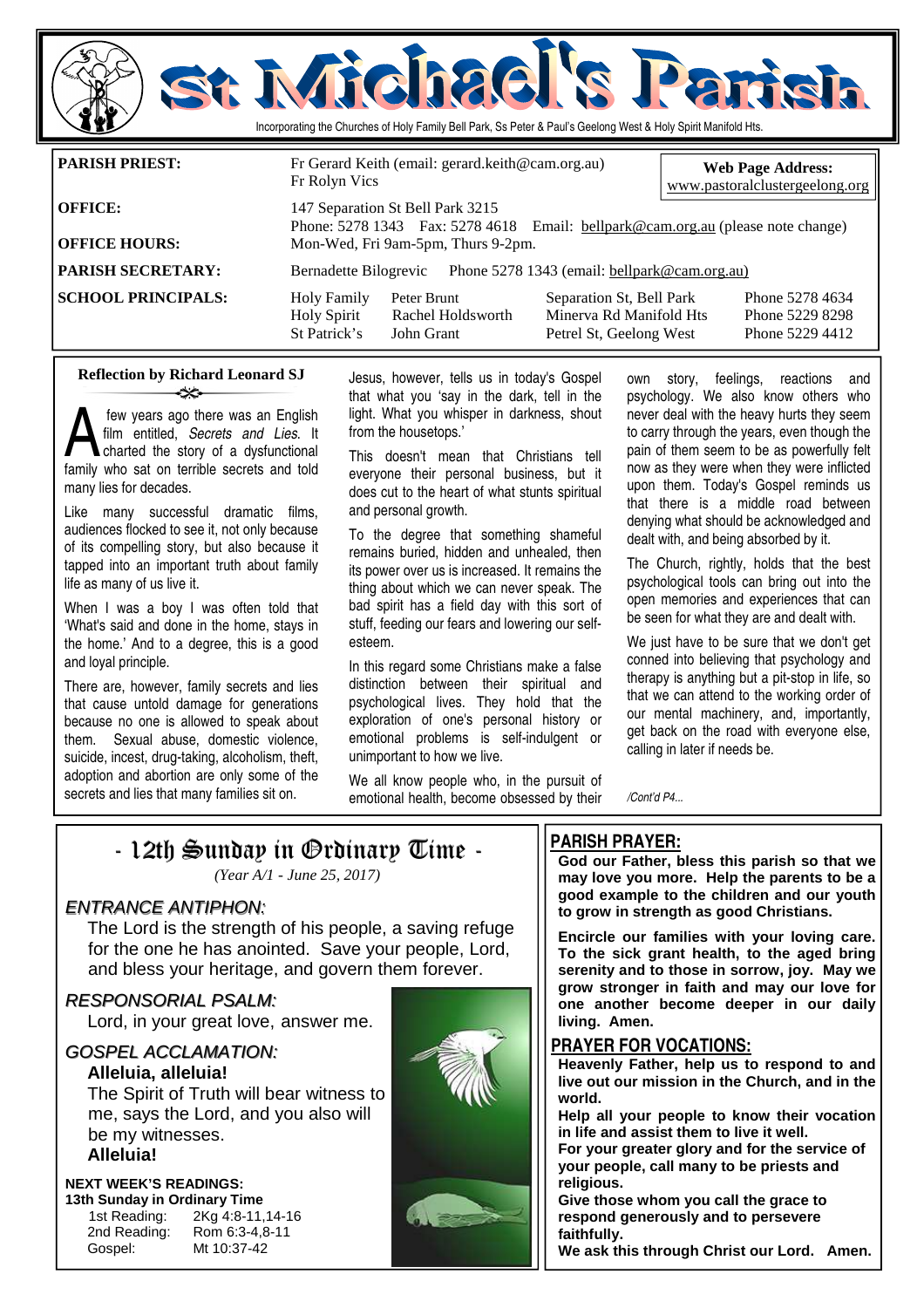# The St Michael's Parish at Prayer

## WEEKEND MASSES:

Holy Family, Bell Park: Holy Spirit, Manifold Hts: Ss Peter & Paul's, Geelong West:

English… 8am and 9.30am Sunday 6.00pm Saturday 5.00pm Saturday Croatian… 11am Sunday 11am 1st, 3rd & 5th Sundays 11am 2nd & 4th Sundays Slovenian.. 12.15pm every 2nd Sunday of the month

WEEKDAY MASSES:

**Holy Family:** 9.15am Tues, 9.15am Thurs **Holy Spirit:** 9.00am Wed, 11am Fri and 9am 1st Sat. **Reconciliation after Saturday Mass McKellar Centre:** 10.15am - 1st Tuesday **Multicultural Centre:** 1.30pm - 1st Friday; **Vincentian Village:** 3.00pm 1st & 3rd Monday, (2nd & 4th Communion Service) **St John of God Hospital:** 11.30am every Thursday in SJOG Chapel

BAPTISMS: 1st & 3rd Sundays 12noon at Holy Spirit, 2nd & 4th Sundays 12noon at Ss P&P, 3rd Sunday 2pm at Holy Family

## COMMUNAL PRAYER:

| Mon   | Holy Family Women's Prayer Group   |
|-------|------------------------------------|
| Tues  | <b>Meditation Group</b>            |
| Wed   | <b>Prayer of the Church</b>        |
| Wed   | Holy Family Women's Prayer Group   |
| Thurs | Italian Prayer Group               |
| Fri   | Adoration of the Blessed Sacrament |
| Fri   | Divine Mercy                       |
| Sat   | Rosarv                             |

**After 11am Mass Holy Spirit Church** After 9am Mass **Holy Spirit Church** 

10.00am **Holy Family Community Centre Tues 3.30pm Holy Family Community Centre Before 9am Mass Holy Spirit Church Before 9am Mass Holy Spirit Church** 10.00am **Holy Family Community Centre** 10.00am St Patrick's Chapel **Franch 3.00pm** Holy Spirit Church

## **OUR LADY'S STATUE:**

**June 19-July 3:** Hoare family, 24 Sycamore St. If anyone would like to have Our Lady's Statue or if you could spare an hour a month to help, ph Tina Montalto on 5278 9314.

## AS A COMMUNITY WE PRAY FOR:

**RECENT DEATHS:** Francesca Napoli, Robyn Johnson and Fr Claude Borg MSSP **ANNIVERSARIES:** Fr Mick Fitzpatrick, Matthew Barr, Margaret McFarlane, Alki DaCosta, Stefano Mileto, Francesca & Rocco Daniele, John Dempsey, Rajko Jovic, Breda Gajic, Stanislaw Gwizdek, 1 month anniv of Pepa Marinac

**BAPTISMS:** Cleo DeLuca, Mia Hyland, Patrick Kildea, Zoe & Louie Phillips

**PRAY FOR THE SICK:** Anita Capicchiano, June Smith, Cheryl Lambert, Ana Siketa, Johann Angerbaure, Hilary Thornton, Margaret Howard

## Roster for Next Sunday, July 2, 2017

(1st Sunday of the Month)

## **HOLY FAMILY 8.00AM 9.30AM**

Commentators R Allum J Siketa Lectors V Pavlovic C&J Taylor Welcomers **K McArthur MAC 1999** M&E Hoffman Projectionist R Allum C Resciniti

Projectionist MKroger MAI MAI L Coles

### **Ss PETER & PAUL'S: 5.00PM**

Commentators C O'Brien Lectors Sr J McGonigal Welcomers B Pleasance Projectionist D Whelan

**HOLY SPIRIT: 6.00PM 11.00AM** Commentators C Neilson Lectors **Contact Contact Contact Contact Contact Contact Contact Contact Contact Contact Contact Contact Contact Contact Contact Contact Contact Contact Contact Contact Contact Contact Contact Contact Contact Contact Conta** 

Welcomers I Cleary, L Fossey

Special Ministers N Neeld, P McGlinchey

Special Ministers J Bartolo, B McFarlane, I Baulch P Carmody, B Kline, D&M Horoba

Special Ministers M Abbott, D Torpy, C Laffy R Pugh, V Trinder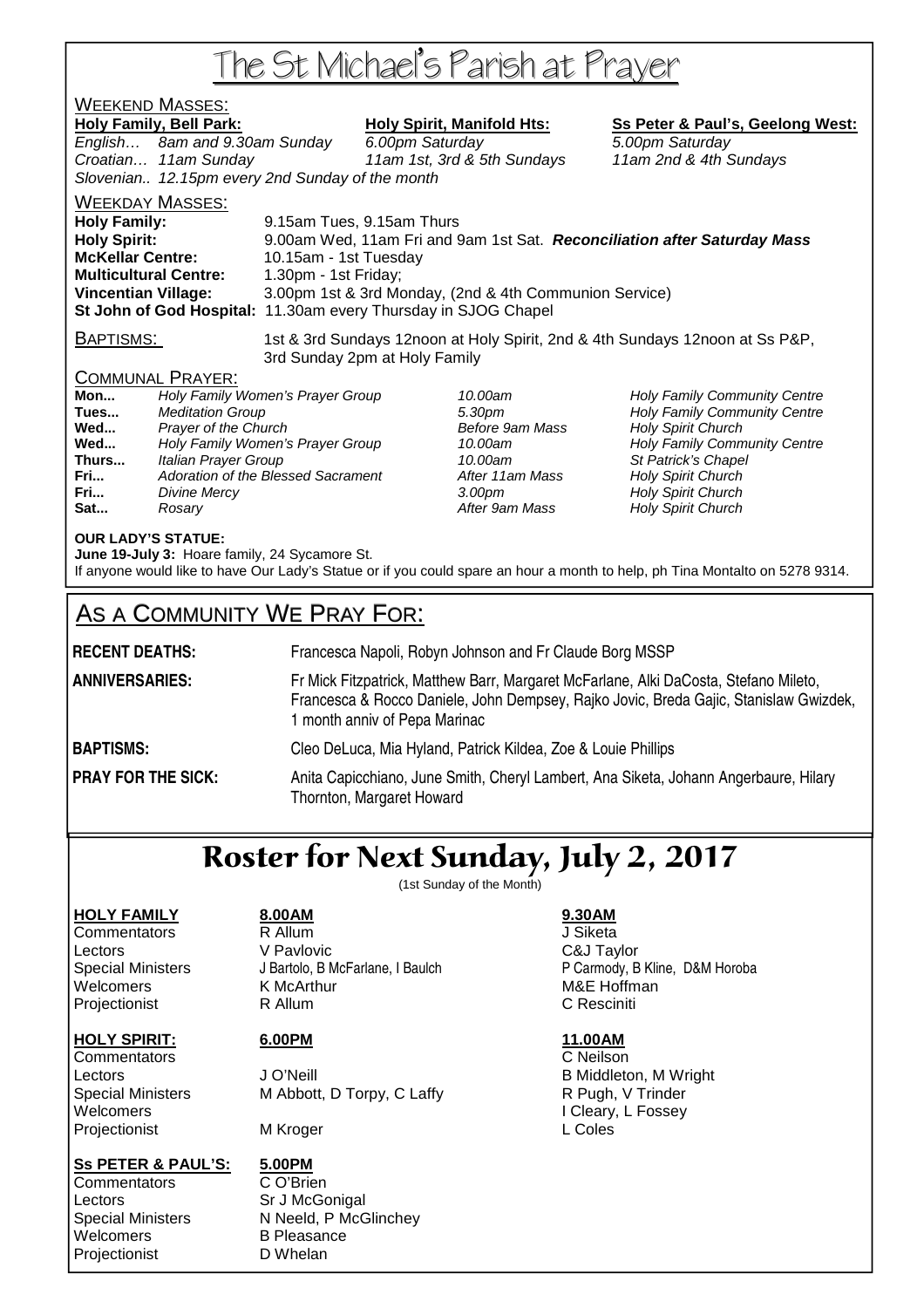## Recurring Activities in St Michael's:

**St Michael's Luncheon…** First Sunday of each month at the Holy Spirit Hall from 12noon. BYO food and drink to share. **Holy Family Luncheon..** Third Sunday of each month at the Community Centre from 12noon. **BYO casserole & drink to share. Holy Family Women's Group…** First Monday evening of each month at the Community Centre 6.30pm (Winter), 7.00pm (D'light savings) **St Vincent de Paul…** Holy Family meet 1st and 3rd Tuesdays at the Community Centre 7.30pm. Holy Spirit meets 1st and 3rd Tuesdays 5.00pm in Holy Spirit Hall Legion of Mary... **Exery Friday 9.30am in the Holy Family Community Centre Baptism Preps 4th Mondays 7.30pm in the Community Centre Holy Family Choir Practice…** Every Wednesday night at Holy Family Church 7pm **Manifold CWL... Holy Spirit Hall, 1st Wednesdays in the month Italian Mass... First Thursday of the month in St Patrick's Chapel Catholic Diners' Club...** 2nd Tues of each month, 6.15pm at Capri Reception 2nd Tues of each month, 6.15pm at Capri Receptions. Dinner/Guest Speaker - ph 0431 959 584

*If you wish to know more about these groups, as well as about our Sacramental Program for children in non-Catholic schools, our Baptism and Wedding procedures, our Partnership with the Columbans in the Philippines and so on, please visit our webpage: www.pastoralclustergeelong.org*

\_\_\_\_\_\_\_\_\_\_\_\_\_\_\_\_\_\_\_\_\_\_\_\_\_\_\_\_\_\_\_\_\_\_\_\_\_\_\_\_\_\_\_\_\_\_\_\_\_\_\_\_\_\_\_\_\_\_\_\_\_\_\_\_\_\_\_\_\_\_\_\_\_\_\_\_\_\_\_\_\_\_\_\_\_\_\_\_\_\_\_\_\_\_\_\_\_\_\_\_\_\_\_\_\_\_\_\_\_\_\_\_\_\_\_\_\_\_\_\_\_\_\_\_\_\_\_\_\_\_\_\_\_\_\_\_\_\_\_\_\_\_\_\_\_\_\_\_\_\_\_\_\_\_\_\_\_\_\_\_\_\_\_\_\_\_\_\_\_\_\_\_\_\_\_\_\_\_\_\_\_\_\_\_\_\_\_\_\_\_\_\_\_\_\_\_\_

# Liturgy at St Michael's:

FIRST ANNIVERSARY OF FR MICK'S DEATH You are invited to attend this special celebration Ss Peter & Paul's Church, 11am this Sunday 25th June.



**June 27... Class Mass** - Holy Family Church 9.15am, Gr 5/6



- **ST VINCENT DE PAUL SPECIAL COLLECTION: Thankyou to** parishioners from Holy Spirit who donated \$500 to St Vincent de Paul. Your donations are greatly appreciated.
	- ST ANTHONY'S 10 YEAR ANNIVERSARY OF LAST MASS: Thankyou to Jeanette Sheahan and daughter Marianne for organising the St Anthony's 10 Year Anniversary of Last Mass celebrations. It was good to see a mixture of young and old parishioners and also previous Principals and Teachers. These days don't just happen, someone has to get things started. Thanks again for a great day!

# CONCERT FOR A CAUSE -



A group of international "Singing Priests" from the Diocese of Malaybalay in Southern Philippines, will be doing a *Concert for* a Cause in Holy Family Church on June 25 (Sunday) at 3pm.

They are raising funds for the construction of the House for Elderly Clergy in their Diocese and also for their program on the Protection of the Environment. Let's support them!

General admission is \$35.

For tickets please contact the Parish Office on 5278 1343 or Fr Rolyn Vics on 0423 944 796